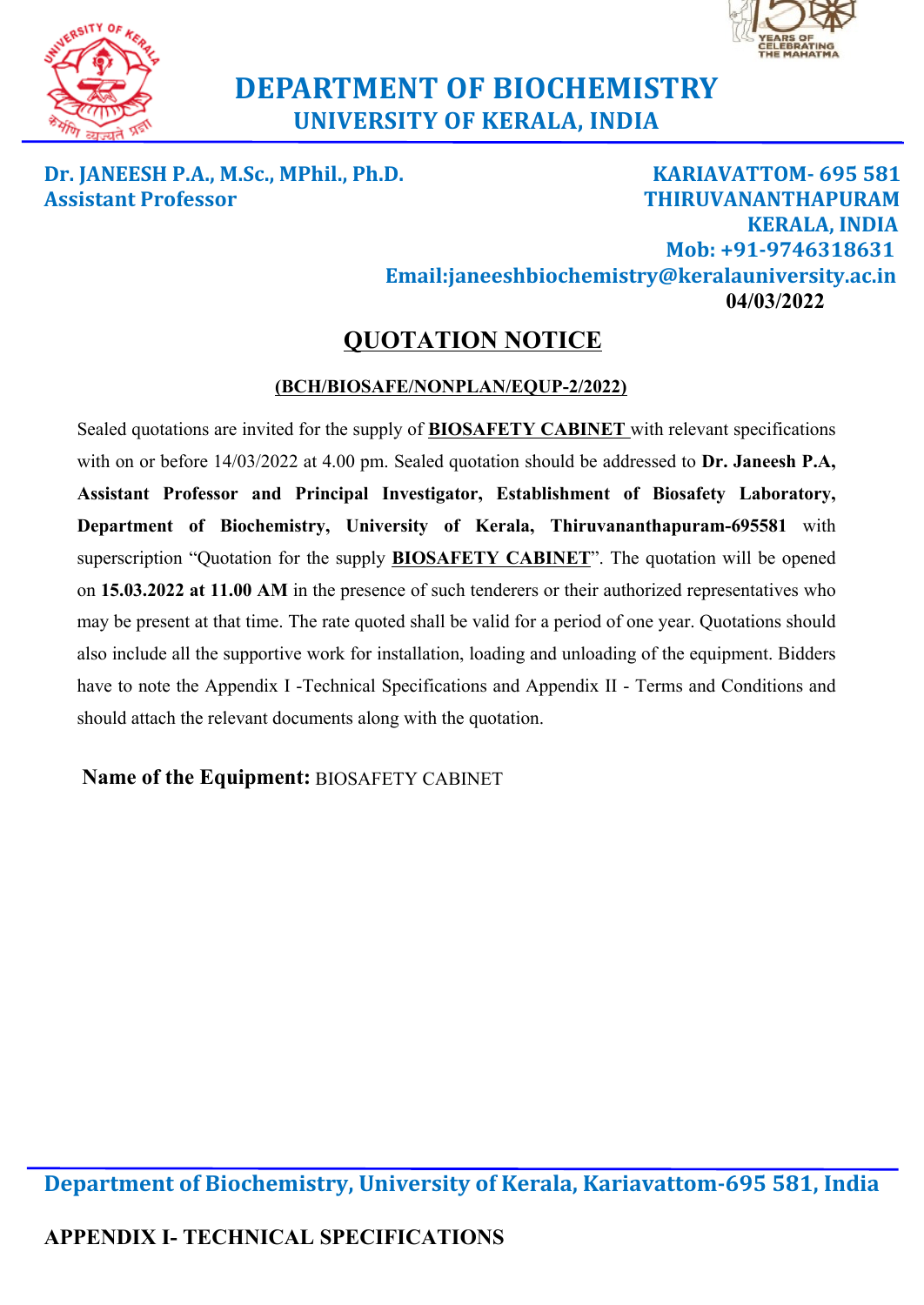- The Bio safety cabinet should be Type A2 in which 70% Air should be recirculated and 30% of the air should be exhausted.
- The Bio Safety Cabinet must include dual DC motors. High power consuming AC motors should not be used
- The motor must automatically adjust the airflow speed without the use of a damper to ensure continuous safe working conditions, even without maintenance adjustments.
- In order to preserve safety to the user and the environment, the exhaust blower on the cabinet must continue operating when the supply blower stops working. If the exhaust blower should fail, the supply filter will also be turned off.
- In order to ensure consistent and reliable down flow velocity across the supply HEPA filter over the life of the cabinet, the cabinet must use a pressure sensor (rather than anemometer) to detect pressure drop across the supply filter, rather than in just one point across the down flow. The pressure sensor must been cased in order to protect the sensor from temperature, humidity and other environmental phenomena that can impact the sensor's performance.
- The microprocessor must display the inflow and down flow air velocities in real time on an LED display to ensure the user knows whether or not the cabinet is working under safe operating conditions.
- The front window must be a 10" sash opening and be made of laminated safety glass to ensure containment of potentially hazardous samples in the case of accidental glass breakage.
- All interior and exterior parts must be painted or smooth to ensure no risk of cuts to users or maintenance personnel.
- The front of the cabinet must be angled  $10<sup>o</sup>$  to help minimize glare on the window to the user, and to ensure that the user's posture is comfortable during a working session. Inadequate user ergonomics in a safety cabinet may lead to excessive fatigue, unsafe working habits and harmful consequences to user safety or product contamination.
- The cabinet noise level must be less than  $63$  dB(A) for a 4 foot cabinet as measured in a sound proof room 12 inches in front of the cabinet and 15 inches above the work surface. Lower noise levels promote more comfortable and safer working habits of the user.
- The Biosafety Cabinet should have microprocessor controller and same must be located on a slanted front panel so it is easy to see and reach from a seated working position in front of the cabinet.
- The interior of the front window must be accessible for cleaning without requiring the user remove or support the window.
- The biological safety cabinet must be capable of achieving current state of the art in energy efficiency. A biological safety cabinet with lights on and fan at operating speed should consume less than 200 watts for a nominal four foot width and have a reduced energy mode for non-operational maintenance on containment in the work area.
- The cabinet must automatically reduce fan/blower motor speed to 30% when the front window sash is in closed position to ensure reduced energy consumption when the cabinet is not is use.
- In order to provide maximum effectiveness, efficiency and safety to laboratory Personnel, UV light must be programmable to allow for specific exposure times from 0 to 24 hours. The automatic shut off feature on the UV light saves money on replacement of the bulbs.
- The Cabinet should have provision to fit taps for Vacuum Water and Non-